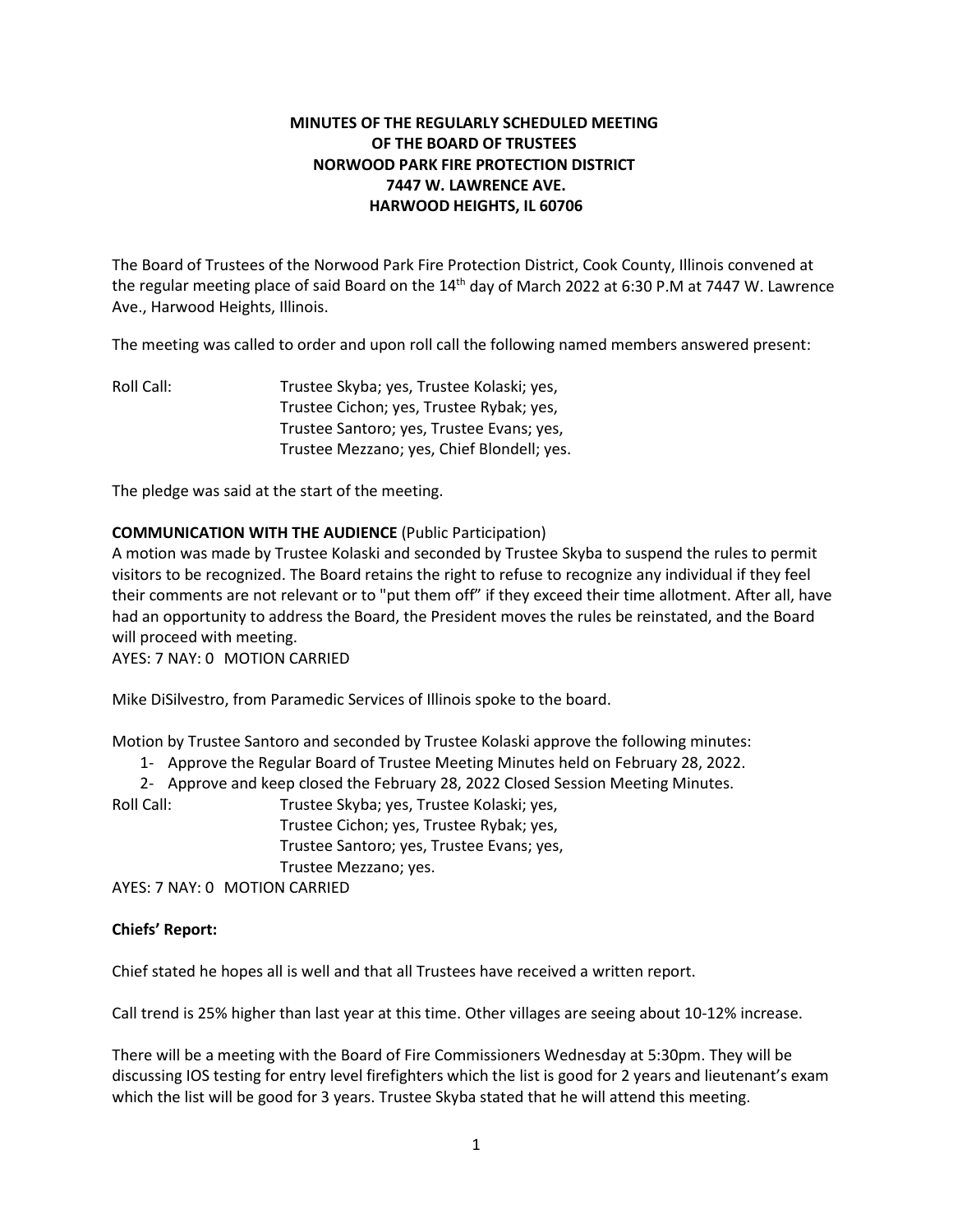We applied for the SAFER grant. If awarded, it will pay for 3 firefighters for 3 years. It will be a while before we hear anything.

Tower 103 should be arriving this week. It needs to be outfitted and then we will have 3 days of training before going in service.

The sale of Truck 104 has been lowered to \$25,000. Discussion.

Chief states he has talked to Trustee Santoro and they are coming up with a date to have a ceremony for Tower 103.

We have received an additional grant for \$90,000 to use towards communications.

Trustee Skyba had questions regarding call volume and call type.

Motion by Trustee Evans seconded by Trustee Mezzano to approve the Chief's report for February 2022. AYES: 7 NAY: 0 MOTION CARRIED

**President's Report:** Trustee Cichon stated that there are some big decisions to make. We need to do what is right for the taxpayers and the fire department.

#### **TREASURER'S REPORT**

## Schedule of Assets (Arising from Cash Transactions) February 28, 2022

| Assets                                              |                |
|-----------------------------------------------------|----------------|
| <b>Checking and money market accounts:</b>          |                |
| Byline Bank ambulance billing money market #4304492 | 361,439.54     |
| Wintrust -MM #2776                                  | 907,452.34     |
| Wintrust-Checking #9771                             | 6,233.05       |
| Wintrust-Ambulance #2671                            | 953,158.54     |
| Wintrust- Medical #0599                             | 3,249.99       |
| <b>Wintrust-Donation #4129</b>                      | 919.35         |
| Wintrust-FSA #0713                                  | 16,661.78      |
| Total checking and money market accounts            | \$2,249,114.59 |

#### **Certificates of deposit (interest rate and maturity):**

| Belmont Bank (0.45%, 02/10/22)                           | 700.647.83     |
|----------------------------------------------------------|----------------|
| Belmont Bank (0.45% 01/21/22)                            | 582.187.77     |
| Belmont Bank (0.45% 01/19/22)                            | 407,331.58     |
| Total certificates of deposit                            | \$1,691,167.18 |
| Total checking, money market and certificates of deposit | \$3,940,281.77 |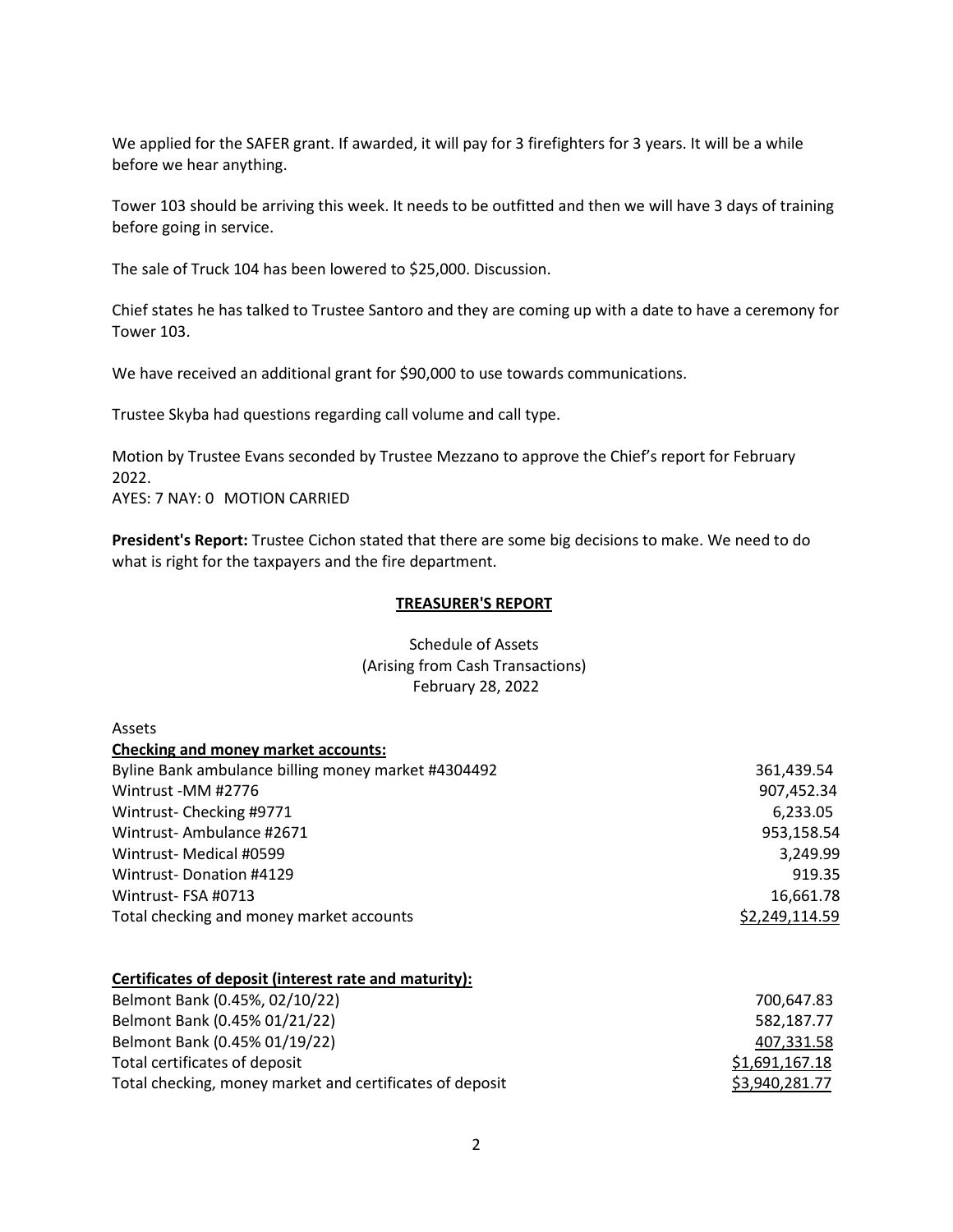Motion by Trustee Rybak and seconded by Trustee Kolaski to approve the February's accounts payable expenditures in the amount of \$301,376.74 and the Treasurer's Report as presented from the Financial Statements for February 2022.

Trustee Evans stated that we have received \$500,000 in property tax money, more should be coming in. There were only a couple of larger expenses this month.

| Roll Call: | Trustee Skyba; yes, Trustee Kolaski; yes, |
|------------|-------------------------------------------|
|            | Trustee Cichon; yes, Trustee Rybak; yes,  |
|            | Trustee Santoro; yes, Trustee Evans; yes, |
|            | Trustee Mezzano; yes.                     |

AYES: 7 NAY: 0 MOTION CARRIED

### **Committee Reports:**

Finance Committee- Trustee Evans stated there was nothing to report.

Building and Equipment Committee-Trustee Mezzano stated there is nothing to report.

Policy & Strategic Planning Committee- Trustee Kolaski stated there is nothing to report.

Community Relations Committee- Trustee Santoro stated the Vial of Life envelopes are ready for Norridge Community Cares Day which is April 23<sup>rd</sup>. We are looking for volunteers from 10am-3pm to hand them out by Mariano's. Discussion. We are working on an event for Tower 103. The annual report should be ready by the next board meeting. Open House is being discussed. There will be a meeting soon.

Pension Fund Member & Commissioner Oversight- Trustee Skyba stated he will be at the commissioners meeting on Wednesday.

#### **Old Business:**

None.

#### **New Business**

Discussion of referendum was moved to after the motions were completed.

Motion by Trustee Cichon and seconded by Trustee Evans to approve the side letter agreement with local on hiring and minimum manning.

Trustee Skyba asked where the side letter is. Chief explained that it was emailed out to the board today as soon as it was received back from the attorneys for the District and the local.

Roll Call: Trustee Skyba; no, Trustee Kolaski; abstain, Trustee Cichon; yes, Trustee Rybak; yes, Trustee Santoro; yes, Trustee Evans; yes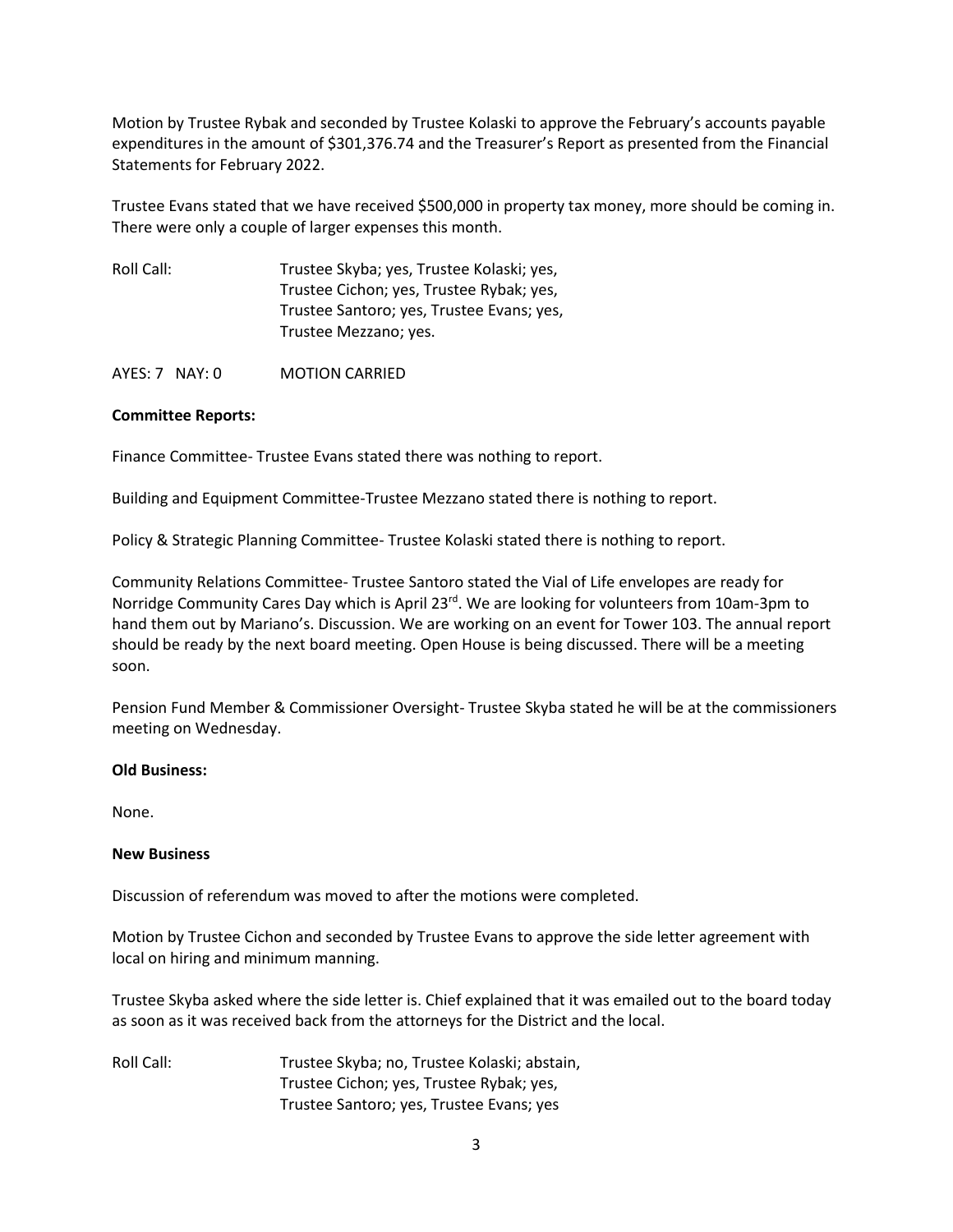## Trustee Mezzano; yes. AYES: 5 NAY: 1 ABSTAIN: 1 MOTION CARRIED

Motion by Trustee Santoro and seconded by Trustee Mezzano to approve the hiring of three fulltime civil service firefighters in July 2022 and three more in July 2023.

Trustee Skyba asked how much does the testing cost. Chief explained that we must do a test for entry level firefighters no matter what by statute. Trustee Evans stated that all of this and the cost of the firefighters has been discussed previously.

| Roll Call:                | Trustee Skyba; no, Trustee Kolaski; abstain, |
|---------------------------|----------------------------------------------|
|                           | Trustee Cichon; yes, Trustee Rybak; yes,     |
|                           | Trustee Santoro; yes, Trustee Evans; yes     |
|                           | Trustee Mezzano; yes.                        |
| AYES: 5 NAY: 1 ABSTAIN: 1 | <b>MOTION CARRIED</b>                        |

Motion by Trustee Cichon and seconded by Trustee Santoro to approve the hiring of nine civilian paramedics effective July 2022, reduced to six in July 2023.

Trustee Skyba asked who is paying for this because he doesn't see a cost savings. Trustee Rybak stated that it was shown that there would be a substantial savings. Trustee Skyba stated that the Union is going to grieve this. Chief explained that the Union is on board and that was the side letter agreement that was just approved.

Roll Call: Trustee Skyba; no, Trustee Kolaski; abstain, Trustee Cichon; yes, Trustee Rybak; yes, Trustee Santoro; yes, Trustee Evans; yes Trustee Mezzano; yes. AYES: 5 NAY: 1 ABSTAIN: 1 MOTION CARRIED

Motion by Trustee Cichon and seconded by Trustee Evans to terminate the contract with Paramedic Services of Illinois effective June 30, 2022, at 12:39pm.

Roll Call: Trustee Skyba; no, Trustee Kolaski; abstain, Trustee Cichon; yes, Trustee Rybak; yes, Trustee Santoro; yes, Trustee Evans; yes Trustee Mezzano; yes. AYES: 5 NAY: 1 ABSTAIN: 1 MOTION CARRIED

Motion by Trustee Evans and seconded by Trustee Rybak to approve the Finance Committee minutes from February 27, 2022.

Roll Call: Trustee Skyba; no, Trustee Kolaski; yes, Trustee Cichon; yes, Trustee Rybak; yes, Trustee Santoro; yes, Trustee Evans; yes Trustee Mezzano; yes. AYES: 6 NAY: 1 MOTION CARRIED

4